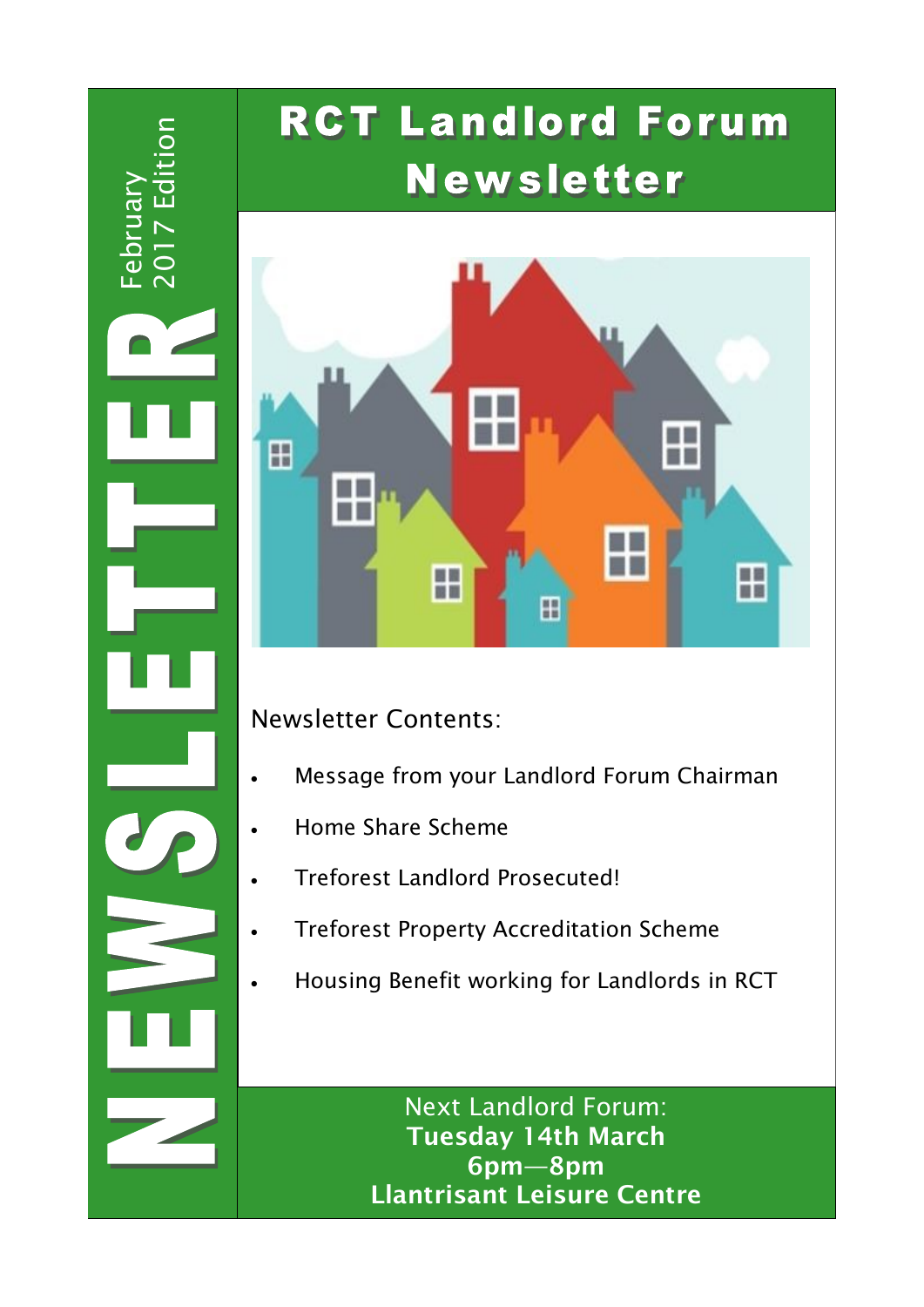### **Message from the Chairman Of the RCT Landlords Forum**

Rhondda Cynon Taf County Borough Council are very keen to work with local landlords, recognising that the Private rented sector has outgrown social housing, and have secured sponsorship for the RCT Landlords forum of which I am the current Chair.

As we enter 2017 I would like to wish all our RCT Landlords a very happy and 'prosperous' new year.

I emphasise ' prosperous' because there is so much in this coming year that will hit the finances of the Private Rented Sector landlords and for many of us I'm sure the question will arise 'Is it worth it'?

We all face a very challenging year and to list just a few topics that will get our attention:

- 1. Renting Home (Wales) Act 2016
- 2. The implementation of higher tax bills for landlords with mortgages.
- 3. The Housing White Paper going through Westminster and the how will landlords be affected?
- 4. The enforcement of unlicensed landlords under Rent Smart Wales. Will this legislation enacted on the 23<sup>rd</sup> of November 2016 really work or is it just another regulation to hit good landlords and have no effect on roque landlords.
- 5. The letting fees ban what steps will you take?
- 6. The Welsh SDLT Debate (Land Transaction and Anti Avoidance of Devolved taxes (Wales) Bill)

Our next meeting is **Tuesday the 14th of March** and I encourage all local landlords to attend these meetings in order to stay up to date and interact with other landlords. It is my intention to make these meetings landlord focused, that includes all aspects of knowledge necessary for a being a professional Landlord. I look forward to meeting with you at the next meeting.

### **Vince Botham**

## HOME SHARE SCHEME

The Home Share Scheme is an initiative designed to increase the availability of shared accommodation for the needs of single person households. Landlords willing to develop this option are able to receive a package of incentives intended to reduce the costs and risks of establishing and managing shared accommodation in the private rented sector.

Under the terms of the Home Share Scheme landlords can receive;

- 12 months Free Housing Management.
- 12 month Rent Guarantee
- Specialist tenancy support service
- Free tenant finder service.
- Comprehensive advice in developing shared accommodation in the PRS

For further details you are able to contact the Private Rented Sector officer on:

Tel: 01443 425638 or E-mail: [RCTLandlordsForum@rctcbc.gov.uk](mailto:RCTLandlordsForum@rctcbc.gov.uk)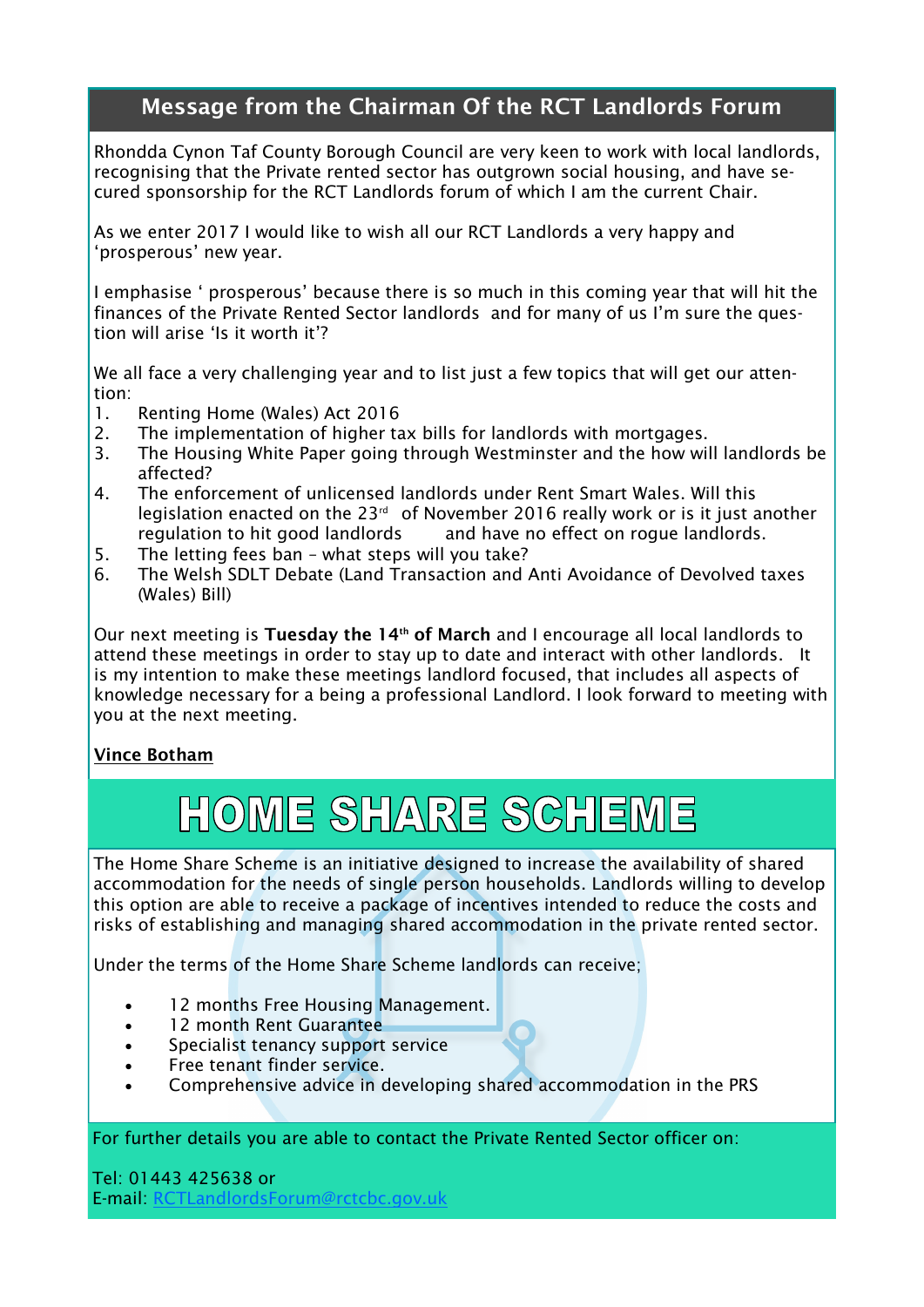# Unlicensed Treforest Landlord Prosecuted!

A Gwynedd based landlord has been handed a fine and has had to pay Council costs in relation to an offence of operating an unlicensed House in Multiple Occupation (HMO) in Treforest, Pontypridd.

Jeremy Alwyn Davies pleaded guilty to operating an unlicensed HMO in Cyrch Y Gwas Road, Treforest at Merthyr Magistrates Court on the 16<sup>th</sup> November 2016.

The prosecution was brought by Rhondda Cynon Taf County Borough Council Housing Standards Team following a complaint that the property was being used as an unlicensed HMO. Investigations confirmed that the property was indeed being occupied by three unrelated persons living as three households and therefore was required to be licensed under the Council's Additional Licensing Scheme 2014. The owner was given the opportunity to submit a licence application but repeatedly failed to respond to correspondence.

The Council licences HMO's to ensure that properties are free from serious hazards, have the appropriate facilities and fire precautions and are safe to live in.

The landlord may now be unable to become a licensed landlord with Rent Smart Wales and could have to appoint a licensed agent to manage his properties on his behalf. In addition if he were to apply to licence any of his properties as HMO's, Licensing Authorities would have to consider whether he is fit and proper to do so having regard to his conviction. On top of this his tenants can apply to a Residential Property Tribunal for a Rent Repayment Order. A Residential Property Tribunal could determine that he has to pay each tenant up to twelve months of their rent back.

**Paul Mee, Service Director for Public Health & Protection said:**

*"Licensing of HMO's is necessary to ensure that tenants, some who may be vulnerable, and students who are living away from home for the first time have decent and safe homes to live in. The Council will continue to work with landlords to achieve compliance however when they fail to engage or respond to correspondence a hard line will be taken"*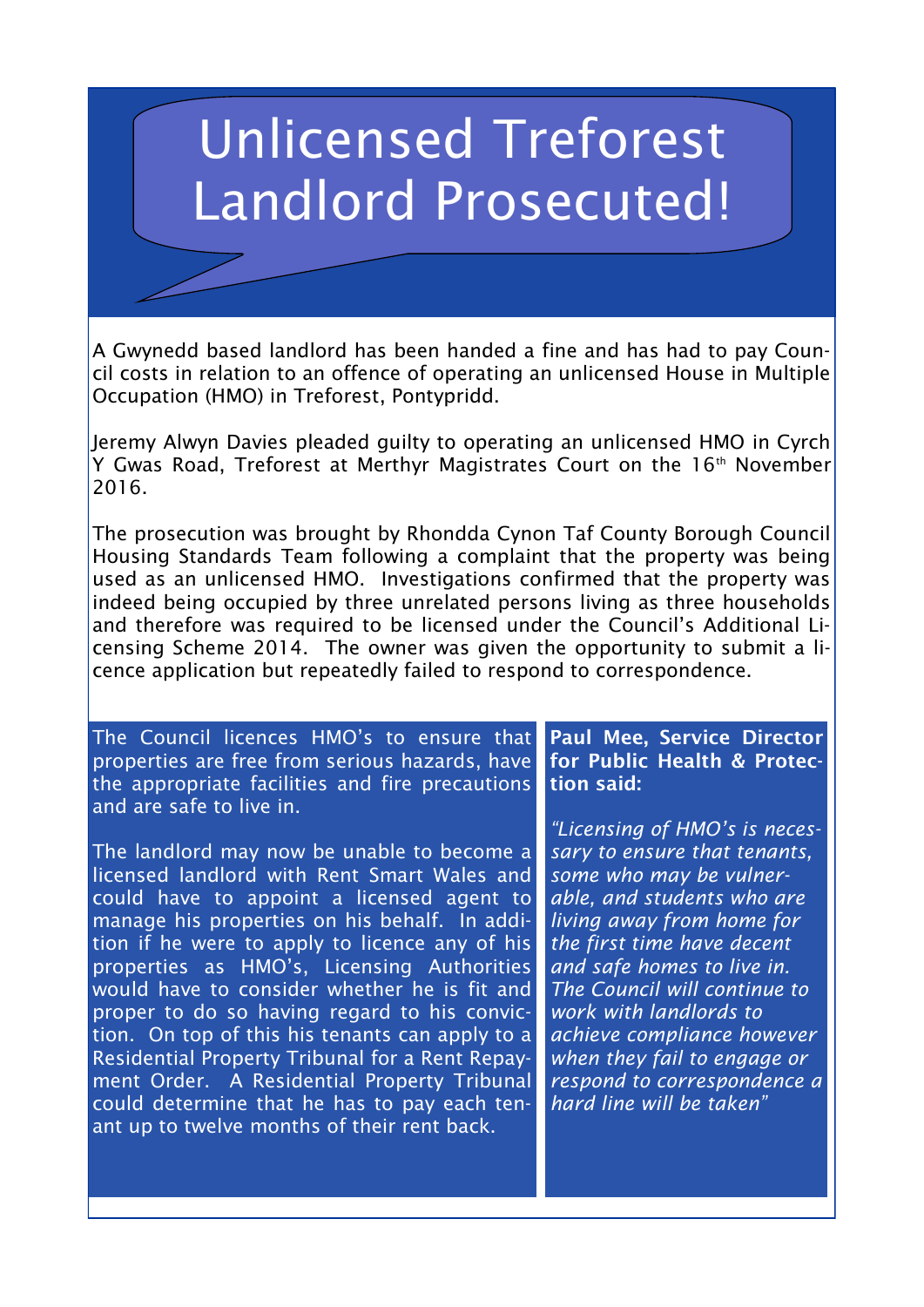## **Treforest Property Accreditation Scheme**

The Treforest Property Accreditation Scheme is now in operation and provides landlords the opportunity to attract and retain good tenants in the Treforest area

of Rhondda Cynon Taf. The TPAS is designed to raise the quality, amenity and standard of rented accommodation.

The TPAS is **voluntary** and **free** to access for landlords with rented accommodation in Treforest. The scheme is supported by the University of South Wales who give priority lettings status to accredited properties and the Residential Landlords Association who offer a discount to membership for landlords.

RCT council are also supporting the scheme and are able to provide a 10% discount to the cost of HMO Licenses for landlords of accredited properties.

All landlords must be registered/licensed with Rent Smart Wales to have their properties accredited with this scheme.



To complete an on line application click [here](https://www.snapsurveys.com/wh/s.asp?k=146980661856) Or visit RCT Council's Treforest Property Accreditation Webpage [here](http://www.rctcbc.gov.uk/EN/Business/LandlordGuidance/PropertyAccreditationScheme.aspx)







**South Wales** Fire and Rescue Service



Gwasanaeth Tân ac Achub De Cymru

**Property Sales & Lettings** 

*"The RLA is supporting RCT Council and the drive to voluntarily improve standards In HMOs. As an additional incentive to the scheme the RLA will be offering those landlords who have achieved a 5-star rating 25% off RLA membership for a year. Properties must be verified by RCT Council before the discount applies." Please visit the [RLA website f](http://www.rla.wales/policies-news/rct-going-for-standard-hmos/)or further information.*

**RCT Landlord Forum is sponsored by:**



Tel: 0800 043 7300 Web: propertypluswales.co.uk Email: sales@propertypluswales.co.uk // lettings@propertypluswales.co.uk

We provide the total buying and selling experience, covering all areas and offering the highest level of customer service to buyers and sellers, landlords and tenants. Our vision is to be the agent of choice for anyone considering a property-related transaction by being the very best in our profession.

We aim to provide an outstanding level of service to our clients. We believe in keeping clients for life, and will stay in contact for long after their transaction has completed so we remain their agent of choice for future transactions.